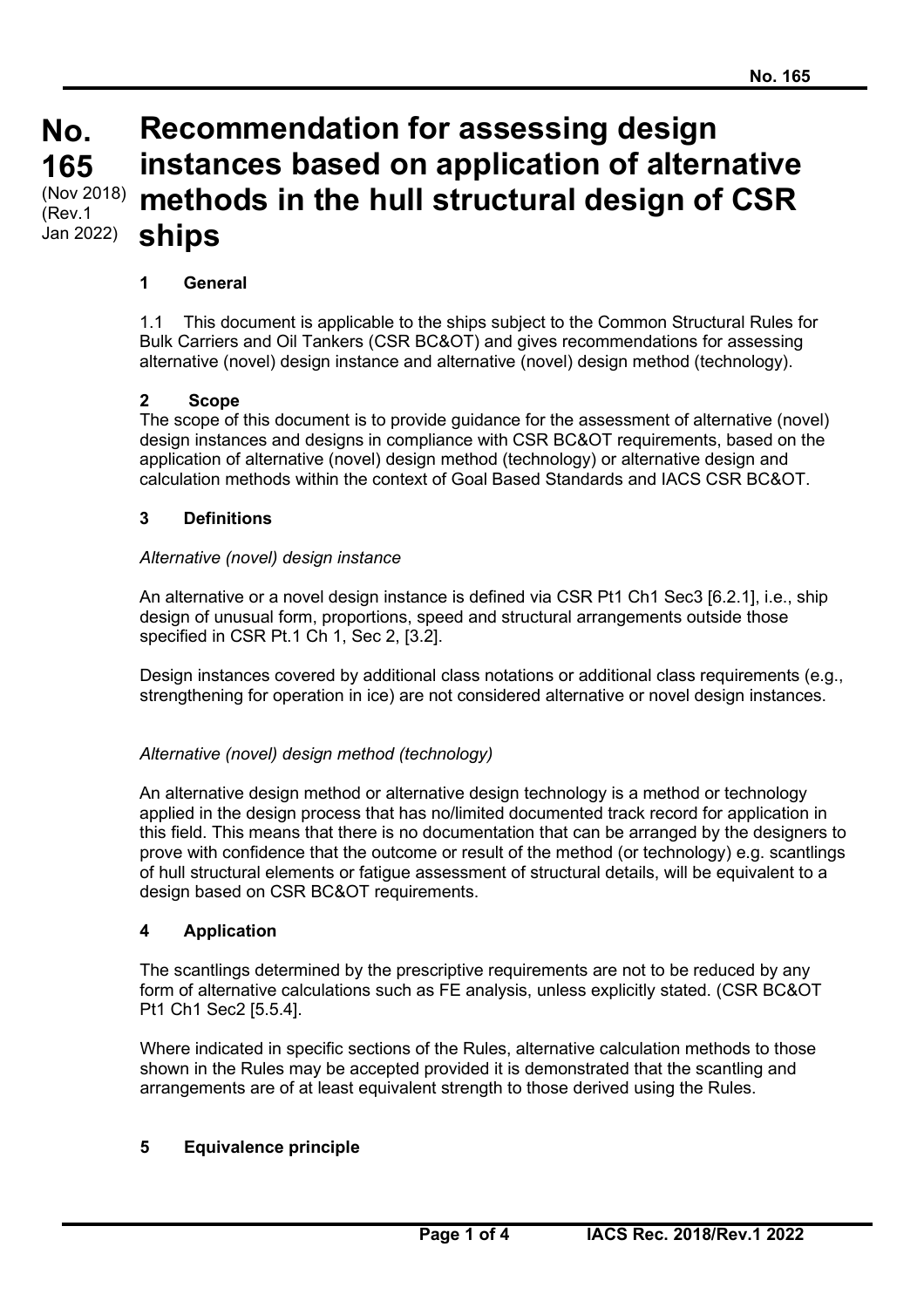**No. 165** (cont)

For the application of alternative methods in the design, the main principle is to get sufficient evidence, and verify such evidence, that the resulting alternative design instance is equivalent (i.e., has at least the same structural safety level) to a design instance compliant to the class rules (CSR BC&OT).

# **6 Assessment of alternative (novel) design instances**

# **6.1 General**

The handling of alternative(novel) design instances should follow as far as practicable the procedures given in MSC.1/Circ.1455 guidelines for the approval of alternatives and equivalents as provided for in various IMO instruments.

Deviations from CSR BC&OT and/or other requirements that are proven to be in compliance with IMO Goal Based Standards may have impact on the compliance of the design with SOLAS Reg II-1/3-10. Therefore, a flag Administration need to consider the statutory approval of an alternative (novel) design instance.

# **6.2 Role of the Classification Society**

The Classification Society reviews the delivered documentation, states further requirements for documentation if necessary, can request verification of achieved results and eventually grants approval.

This means that the Classification Society is to assess whether the design has been sufficiently examined and whether any risks have been reduced acceptably and to evaluate the adequacy of the delivered information and the assumptions made. The Classification Society is to make the final decision for applying MSC.1/Circ.1455 to approve equivalency to CSR BC&OT of the alternative (novel) design instance, and the final responsibility of class approval for the design instance rests with the Classification Society.

The task and role of the Classification Society is to verify that:

Based on submitted information from the designer / shipyard, the design instance is in compliance with the CSR BC&OT or its structural safety level is at least equivalent to that ensured by the requirements given in the CSR BC&OT.

#### **7. Description of alternative design and calculation methods used in the hull structural design**

# **7.1 General**

Alternative design and calculation methods may be applied to the extent specified in CSR for:

- .1 Improvement of the design process
- .2 Optimization of the hull structure (weight of the structure, improvements in fabrication, etc.)

CSR BC&OT allow explicitly the application of alternative design and calculation methods in the following paragraphs:

| Rule reference       | <b>Details</b>                   | Alternative design /   Detail procedure in<br>calculation method | C <sub>SR</sub>                          |
|----------------------|----------------------------------|------------------------------------------------------------------|------------------------------------------|
| Pt 1, Ch 5, Appendix | Hull girder ultimate<br>capacity | Direct non-linear<br>finite element<br>analysis                  | Not available, but<br>items that need to |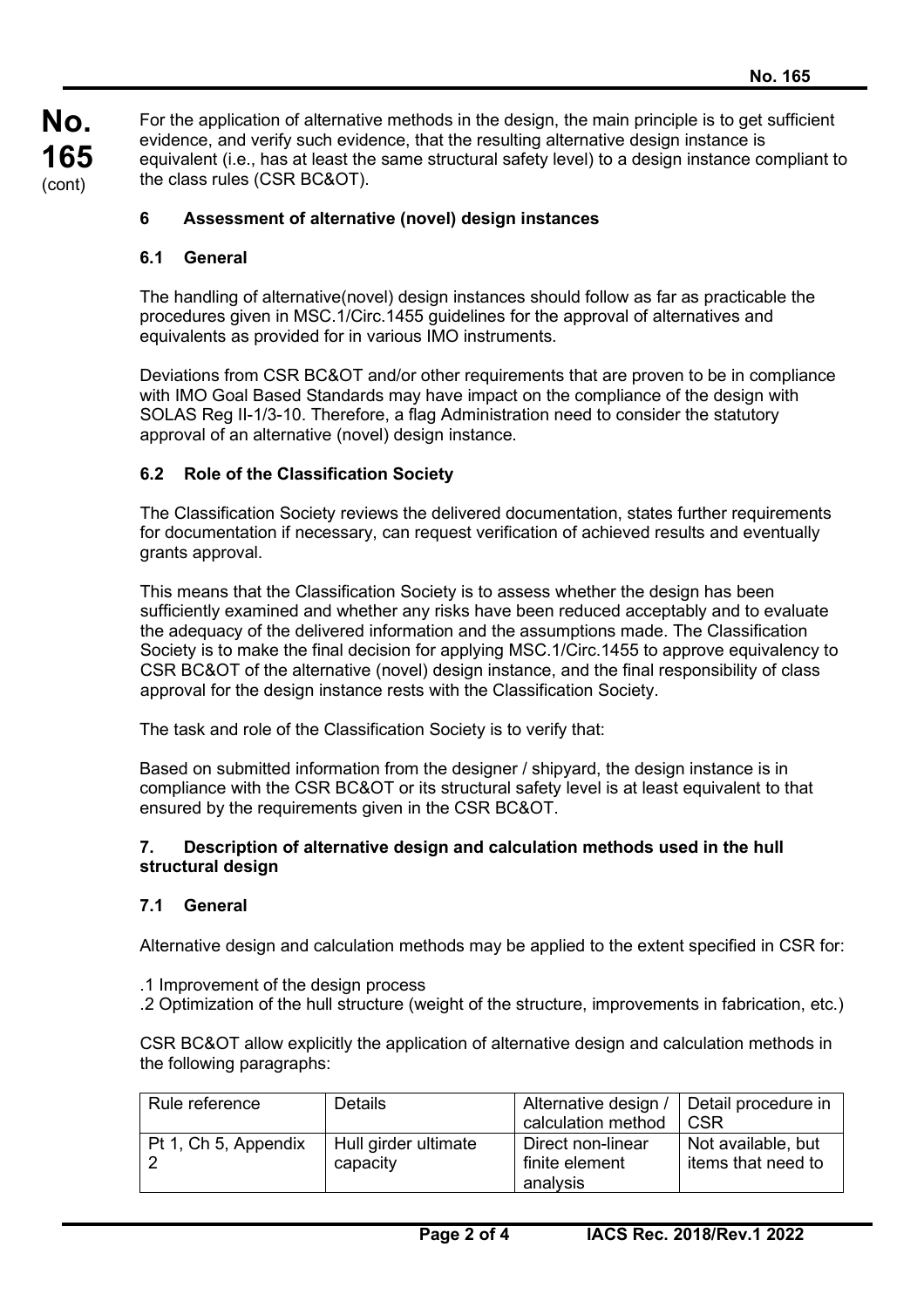|                                |                                                                                                                                                  |                                                 | be considered are<br>given                   |
|--------------------------------|--------------------------------------------------------------------------------------------------------------------------------------------------|-------------------------------------------------|----------------------------------------------|
| Pt 1, Ch 6, Sec 6,<br>[2.2.2]  | Primary supporting<br>members within cargo<br>region for bulk carrier<br>less than 150 m                                                         | FEA (Finite<br>Element Analysis)                | Yes, CSR FEA<br>procedure can be<br>applied. |
| Pt 1, Ch 9, Sec 1,<br>[4.5]    | Fatigue design<br>standards for<br>alternative design                                                                                            | FEA (Finite<br>Element Analysis)                | Yes, CSR FEA<br>procedure can be<br>applied. |
| Pt 1, Ch 9, Sec 4,<br>[5.3]    | <b>Stress concentration</b><br>factors for alternative<br>design                                                                                 | FEA (Finite<br>Element Analysis)                | Yes, detail FEA<br>procedure in [5.3.1]      |
| Pt 1, Ch 9, Sec 6,<br>[2.2]    | Equivalent design of<br>stiffener-frame<br>connections                                                                                           | FEA (Finite<br>Element Analysis)                | Yes, detail FEA<br>procedure in [2.2]        |
| Pt 1, Ch 10, Sec 1,<br>[2.3.3] | The spacing of web<br>frames and stringers<br>iwo side shell                                                                                     | FEA (Finite<br><b>Element Analysis)</b>         | Yes, CSR FEA<br>procedure can be<br>applied. |
| Pt 1, Ch 10, Sec 3,<br>[2.1.4] | The spacing and<br>arrangement<br>requirements                                                                                                   | FEA (Finite<br>Element Analysis)                | Yes, CSR FEA<br>procedure can be<br>applied. |
| Pt 1, Ch 11, Sec 1,<br>[3.2.5] | Arrangements of deck<br>girders and<br>transverses                                                                                               | Grillage or FEA<br>(Finite Element<br>Analysis) | Yes, CSR FEA<br>procedure can be<br>applied. |
| Pt 2, Ch 1, Sec 4,<br>[4.1.2]  | Primary supporting<br>members in cargo<br>hold<br>structures, subjected<br>to lateral pressure for<br>ships having a length<br>L less than 150 m | Grillage or FEA<br>(Finite Element<br>Analysis) | Yes, CSR FEA<br>procedure can be<br>applied. |
| Pt 2, Ch 2, Sec 3,<br>[1.5.4]  | Deck transverses<br>fitted above the upper<br>deck                                                                                               | FEA (Finite<br>Element Analysis)                | Yes, CSR FEA<br>procedure can be<br>applied. |

The application of alternative design and calculation methods should result in a design instance compliant with the CSR BC&OT.

The Society should assess the resulting design instance with respect to compliance with the rules. Assessment of the alternative design and calculation method used for the design is not necessary.

The requirements in Section 6 and Section 8 should be followed only in case the application of alternative design method results in alternative (novel) design instance.

# **8 Documentation**

8.1 Documentation provided with an application for alternative (novel) design method (technology) used in the hull structural design as equivalency should identify the detail of the methods that have been undertaken, the equivalent safety level and the sufficient supporting information to validate assessments as well as the resulting scantlings, materials, etc.